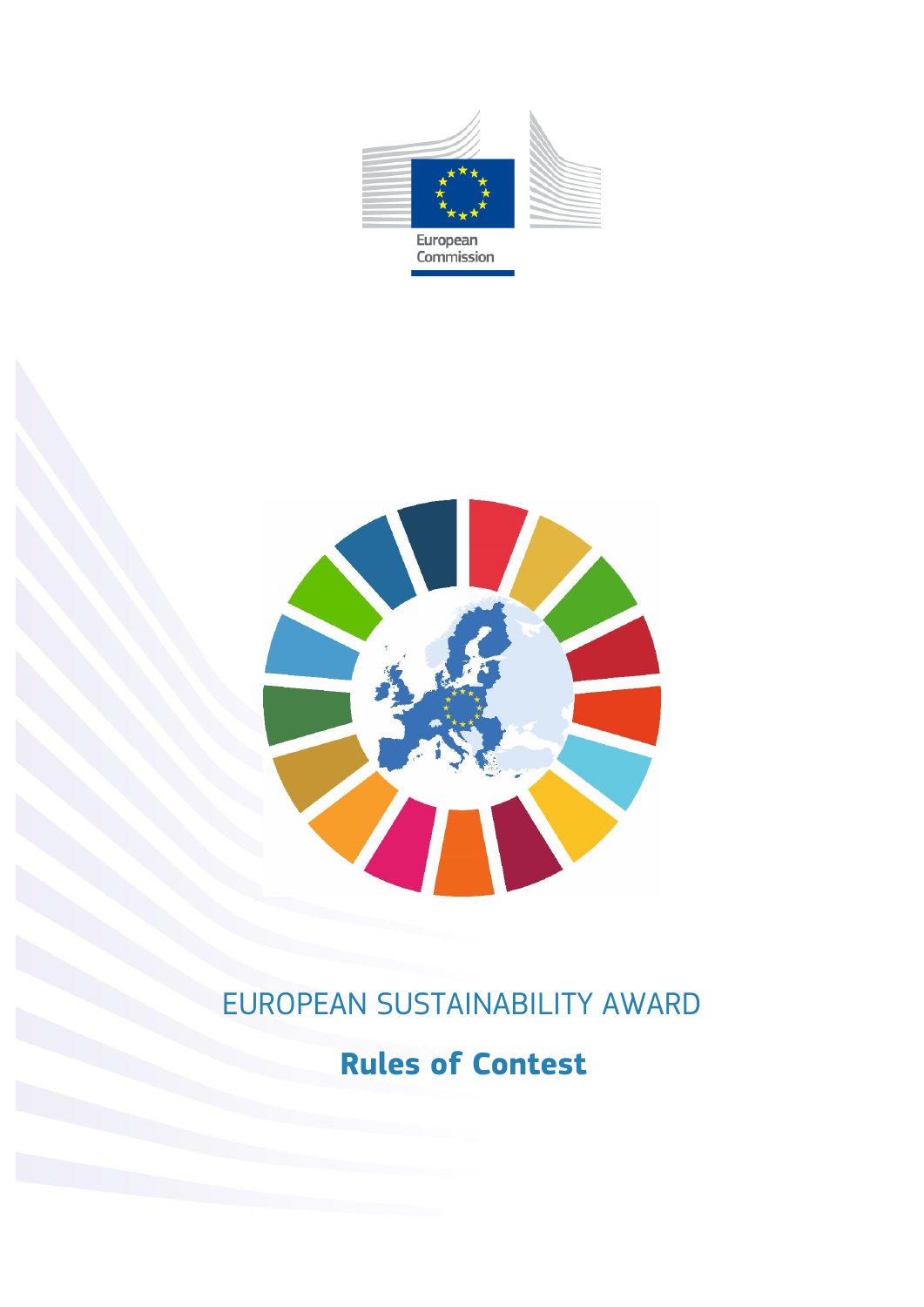# **Contents**

| $\mathbf{1}$   |     |  |  |  |
|----------------|-----|--|--|--|
| 2              |     |  |  |  |
| 3              |     |  |  |  |
| 4              |     |  |  |  |
| 5.             |     |  |  |  |
| 6              |     |  |  |  |
|                | 6.1 |  |  |  |
|                | 6.2 |  |  |  |
|                | 6.3 |  |  |  |
|                | 6.4 |  |  |  |
|                | 6.5 |  |  |  |
|                | 6.6 |  |  |  |
| $\overline{7}$ |     |  |  |  |
|                |     |  |  |  |
|                |     |  |  |  |
|                |     |  |  |  |
|                |     |  |  |  |
|                |     |  |  |  |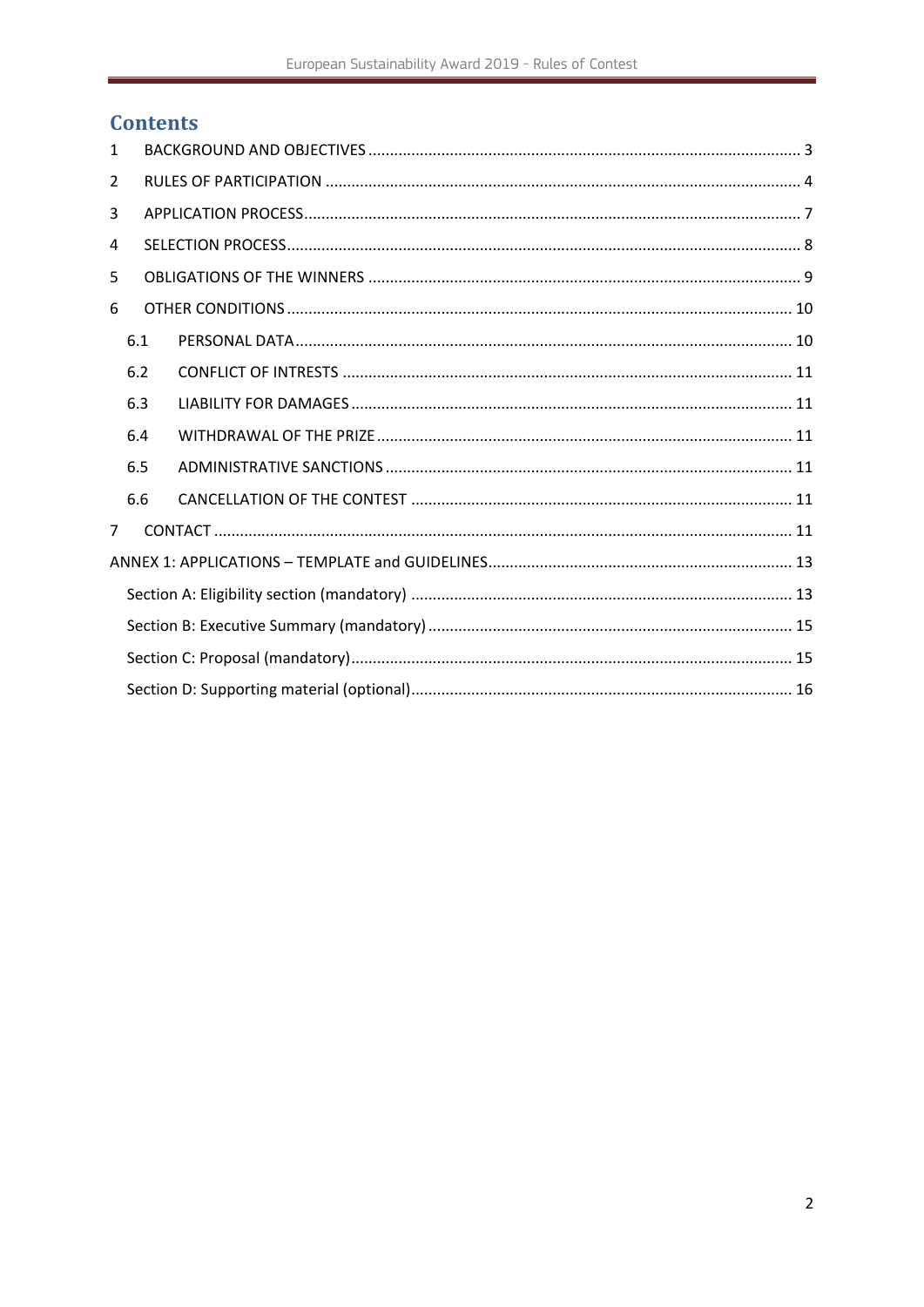# <span id="page-2-0"></span>**1 BACKGROUND AND OBJECTIVES**

## **Background**

On 25 September 2015, the General Assembly of the United Nations adopted a set of 17 Sustainable Development Goals (SDGs) to end poverty, protect the planet, and ensure prosperity for all as part of a new sustainable development agenda, the ["2030 Agenda](https://sustainabledevelopment.un.org/post2015/transformingourworld) for [Sustainable Development"](https://sustainabledevelopment.un.org/post2015/transformingourworld). Each of the 17 goals has specific targets (169 targets in total) to be achieved by 2030.

In November 2016, the Commission adopted its Communication "Next steps for a [sustainable European future"](https://ec.europa.eu/info/strategy/international-strategies/global-topics/sustainable-development-goals/eu-approach-sustainable-development_en), in response to the 2030 Agenda for Sustainable Development.

Achieving the 2030 Agenda is a shared responsibility. Individuals; businesses; academia; civil society; local, regional, national, European and international public and private organisations must work together: all have a role to play towards realizing this agenda. Also small-scale projects and individual acts can contribute to change for the better.

This is why the Communication "Next steps for a sustainable Europe"<sup>1</sup> announced that a European Sustainability Award will be granted annually to "recognize initiatives with a transformative contribution to the global 2030 Agenda implementation".

Europe can learn from some of its greatest innovators, mobilizers and communicators and celebrate achievements being made in every corner of the European Union.

The Commission has set up an **SDG** multi-stakeholder platform, which will help the Commission in the selection process of the European Sustainability Award<sup>2</sup>. .

## **Objectives pursued**

The ambition of this Award scheme is clear: to raise awareness of the SDGs in the EU by giving a human face to the efforts and creativity of European people, businesses and organizations, which are turning the global sustainable development goals into concrete solutions and opportunities.

The specific objectives of the European Sustainability Award are:

- $\circ$  to recognize initiatives in the European Union with a transformative contribution to the 2030 Agenda for Sustainable Development;
- $\circ$  to promote further development of initiatives in the European Union focusing on sustainable development, including an increasing awareness and involvement of citizens and stakeholders in the European Union;
- $\circ$  to identify initiatives able to act as "sustainability ambassadors' for the European Union, in order to encourage others to progress towards better sustainable development outcomes.

**.** 

 $^{\rm 1}$  COM(2016) 739

<sup>&</sup>lt;sup>2</sup> COM(2016) 739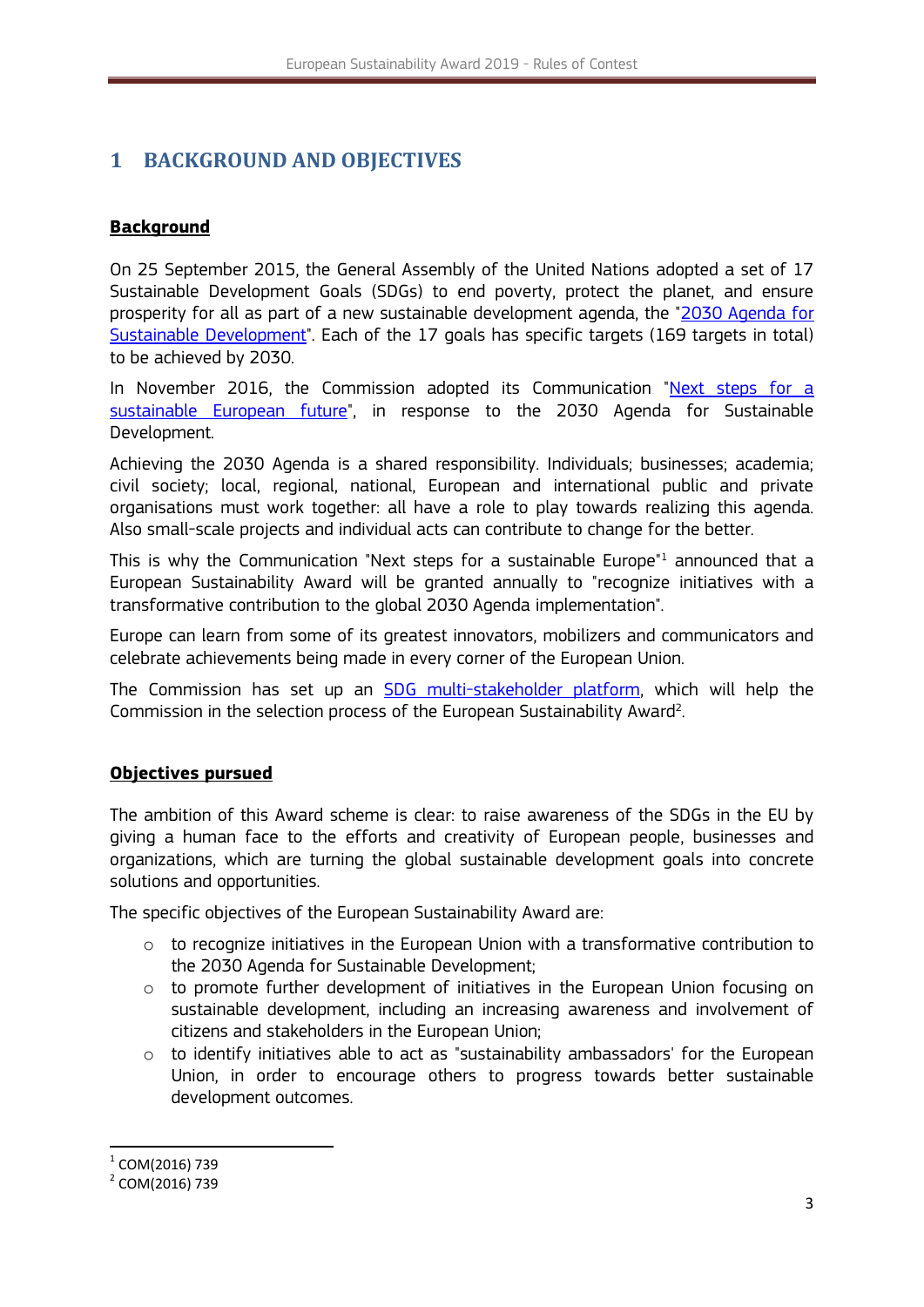The European Sustainability Award builds on the wealth of existing Awards at both national and European levels.

### **Focus of the 2019 European Sustainability Award**

The European Sustainability Award aims at championing inspiring initiatives in the European Union with a transformative contribution to the UN 2030 Agenda for Sustainable Development.

Given the cross-cutting nature of the SDGs, the European sustainability Award focuses on a certain theme, linked to the theme adopted for the UN High Level Political Forum of the United Nations.

For 2019 the theme is "*Empowering people and ensuring inclusiveness and equality*" which refers to a cluster of SDGs: SDG4 on quality education, SDG 8 on decent work and economic growth, SDG 10 on reduced inequalities, SDG 13 on climate action, SDG 16 on peace justice and strong institutions, and SDG 17 on partnerships for the goals.

Even if the theme is specific and includes a cluster of goals, initiatives which apply for the European Sustainability Award will have to respect the cross-cutting nature of the SDGs and address the three dimensions of sustainable development (Environmental, Economic, Social).

## **The Award**

The European sustainability Award is a prestigious recognition for all who incorporate the principle of sustainability into their daily activities, operations and practices. The Award is immaterial and brings high visibility in the form of renewed public interest and increased media coverage.

## <span id="page-3-0"></span>**2 RULES OF PARTICIPATION**

1. The application process will be open to 4 stakeholder categories: (1) Public bodies, (2) Private bodies, (3) Civil society; and (4) Youth organisations. For the first three categories, sub-categories are foreseen to ensure the principle of diversity among Award winners.

For the purpose of the Award, the 4 stakeholder categories are defined as follows:

a. **Public bodies** are defined as (i) **subnational legal public entities,** i.e. public institutions with legal personality, below the level of central government (e.g. regions; cities; local authorities, public universities and research institutes) **or** (ii) **associations of subnational legal public entities**, i.e. umbrella organisations based on membership and representativeness of sub-national public legal entities.

Given that applicants can be substantially different in nature and size, a distinction is being made between: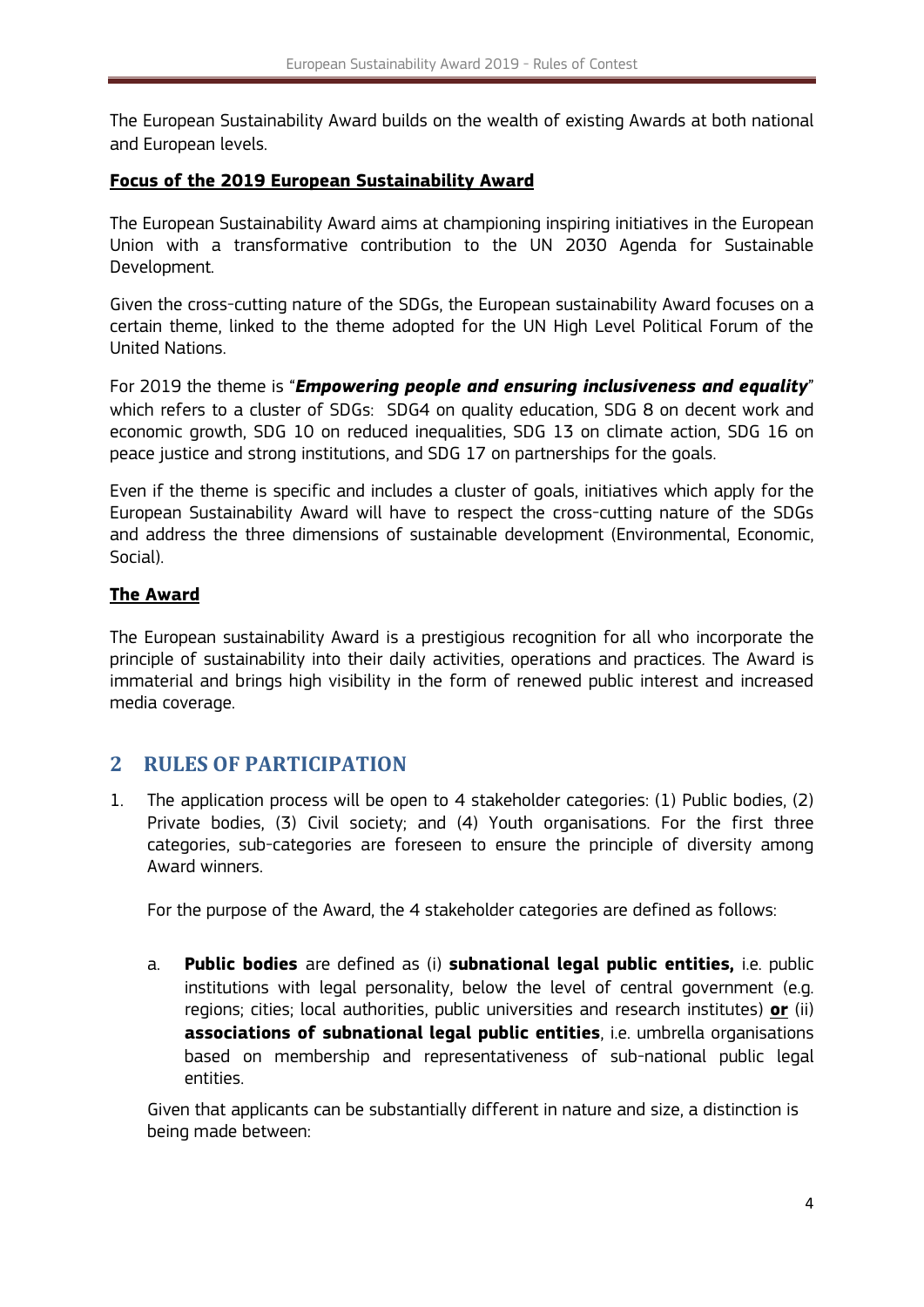- (associations of) subnational legal public entities reaching a population above 100.000 individuals; and
- (associations of) subnational legal public entities reaching a population equal to/under 100.000 individuals.

### b. **Private bodies**

Given that applicants can be substantially different in size, a distinction is being made between:

- **Micro, small or medium-sized enterprise** (SMEs) as defined in Recommendation No 2003/361/ $EC^3$ , i.e. enterprises which (1) engage in an economic activity (including, in particular, self-employed persons and family businesses engaged in craft or other activities, and partnerships or associations regularly engaged in an economic activity); (ii) employ fewer than 250 persons (expressed in 'annual working units') and (iii) have an annual turnover not exceeding EUR 50 million, and/or an annual balance sheet total not exceeding EUR 43 million.
- **Large Enterprises**, all enterprises which do not qualify as a micro, small or medium-sized enterprise.
- c. **Civil Society/**'**Non-profit organisations'**, i.e. entities whose members serve the general interest through a democratic process. These entities are non-profitmaking or have a legal or statutory obligation not to distribute profits to their shareholders or members.
- d. **Youth organisations** are defined as non-governmental, non-profit organisations (associations, clubs or movements) that have been set up to serve young people, including through the representation of their rights and interests.
- 2. Submitted projects/initiatives can **only** cover activities taking place (i) **inside the European Union** (at national level or at cross border level between Member States of the European Union) except for applications from the civil society, who can also submit projects/initiatives taking place **outside the European Union** (at local or global level). All applicants must be based/registered in a Member State of the European Union.
- 3. Submitted projects/initiatives must be **completed**.

**.** 

4. Submitted projects/initiatives must address all **three dimensions** of sustainable development (Environmental, Economic and Social).

 $3$  Commission Recommendation of 6 May 2003 concerning the definition of micro, small and medium-sized enterprises (notified under document number C(2003) 1422), Official Journal of the European Union L 124, 20.5.2003, p. 36.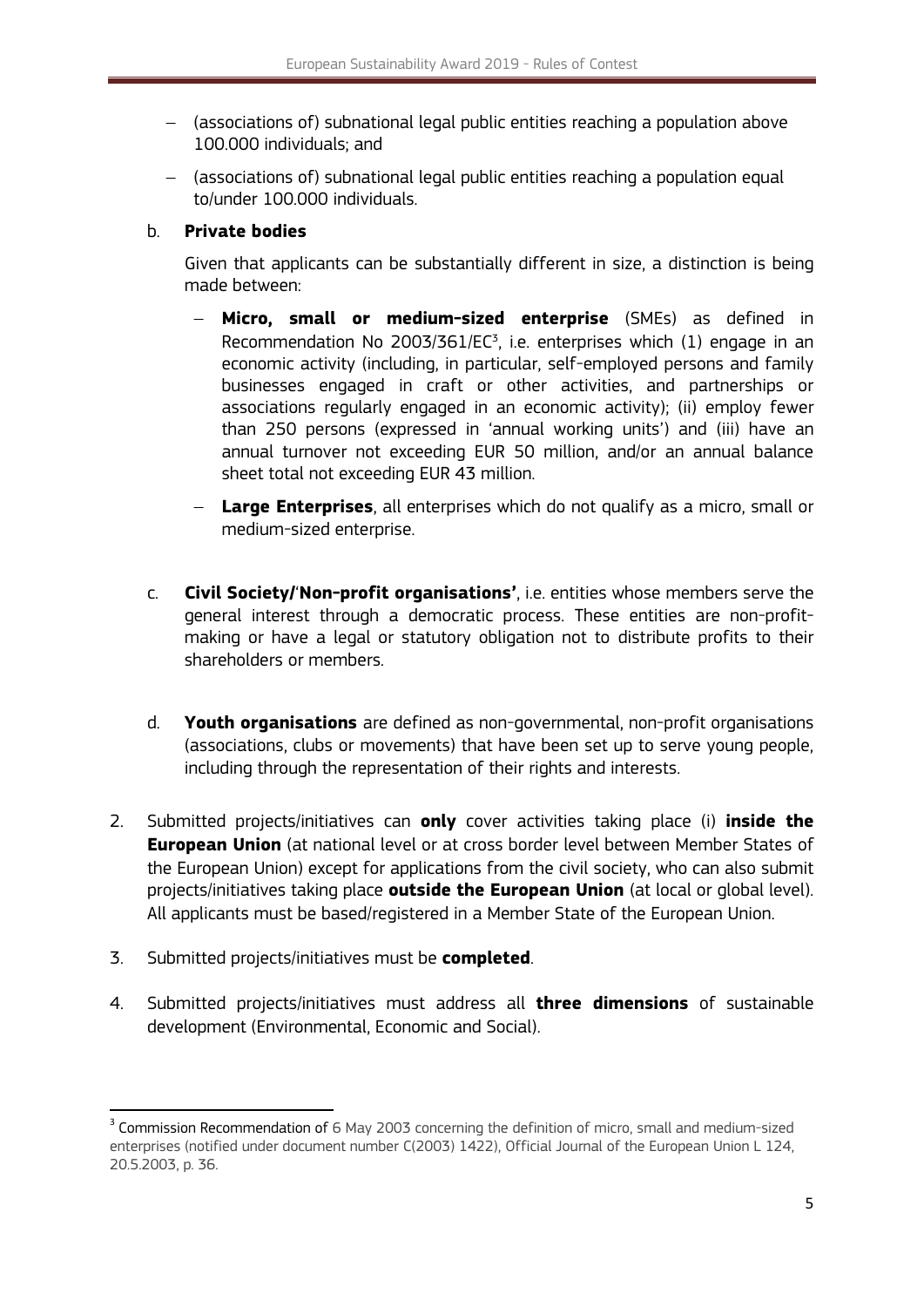5. A total of 7 Awards will be attributed in the 2019 edition of the European Sustainability Award:

| <b>Award Category description</b>                                | <b>Number of</b><br><b>Awards</b> |
|------------------------------------------------------------------|-----------------------------------|
| <b>Public</b><br><b>body</b> : subnational legal public entities | 1                                 |
| reaching a population above 100.000 individuals                  |                                   |
| Project/initiative must take place inside the European           |                                   |
| Union                                                            |                                   |
| <b>Public body</b> : subnational legal public entities           | 1                                 |
| reaching a population equal to/under 100.000                     |                                   |
| <b>individuals</b>                                               |                                   |
| Project/initiative must take place inside the European<br>Union  |                                   |
| <b>Private body: SME</b>                                         | $\mathbf{1}$                      |
| Project/initiative must take place inside the European           |                                   |
| Union                                                            |                                   |
| Private body: Large enterprise                                   | $\mathbf{1}$                      |
| Project/initiative must take place inside the European           |                                   |
| Union                                                            |                                   |
| Society/Non-profit organisation:<br>Civil                        | 1                                 |
| Project/initiative taking place inside the European              |                                   |
| <b>Union</b>                                                     |                                   |
| Society/Non-profit organisation:<br><b>Civil</b>                 | $\mathbf{1}$                      |
| Project/initiative taking place outside the European             |                                   |
| <b>Union</b>                                                     |                                   |
| <b>Youth organisations</b>                                       | $\mathbf{1}$                      |
| Project/initiative must take place inside the European           |                                   |
| Union                                                            |                                   |
| <b>Total number of awards</b>                                    | 7                                 |

- 6. The Commission may exclude participants which are in one of the situations referred to in Article 106(1) and Article 107 of the Financial Regulation applicable to the general budget of the Union and its rules of application<sup>4</sup>. This includes inter alia participants which are in one of the following situations:
	- bankrupt, being wound up, having their affairs administered by the courts, entered into an arrangement with creditors, suspended business activities or subject to any other similar proceedings or procedures under national law (including persons with unlimited liability for the participant's debts).
	- declared in breach of social security or tax obligations by a final judgment or decision (including persons with unlimited liability for the participant's debts).

**.** 

<sup>4</sup> Regulation (EU, EURATOM) No 966/2012 of the European Parliament and of the Council of 25 October 2012 on the financial rules applicable to the general budget of the Union and repealing Council Regulation (EC, Euratom) No 1605/2002, Official Journal of the European Union L 298, 26.10.2012, p. 1.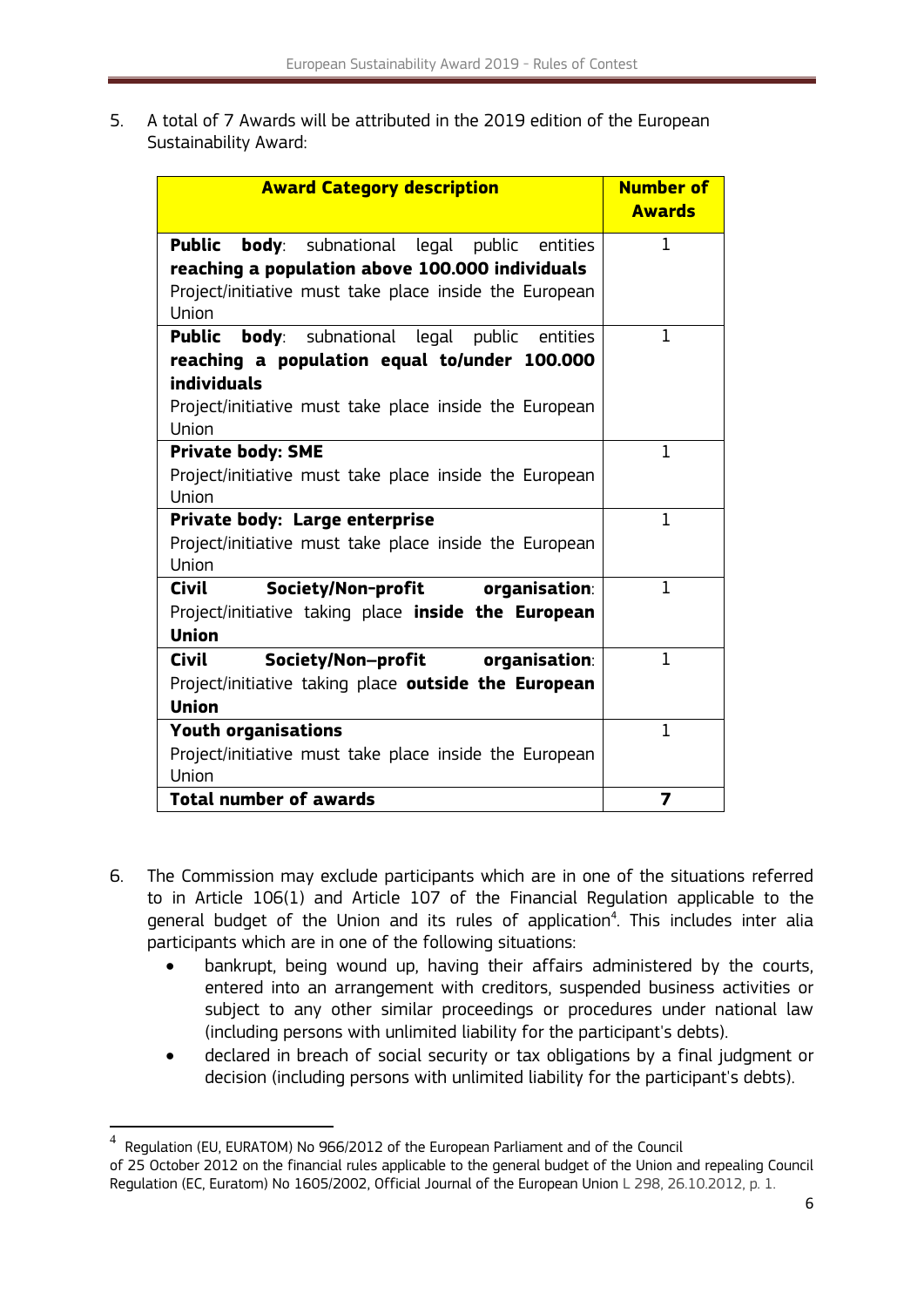- found guilty of grave professional misconduct by a final judgment or decision (including persons having powers of representation, decision-making or control).
- convicted of fraud, corruption, involvement in a criminal organisation, money laundering, terrorism-related crimes (including terrorism financing), child labour or human trafficking (including persons having powers of representation, decision-making or control).
- shown significant deficiencies in complying with main obligations under a procurement contract, grant agreement or grant decision financed by the European Union or the Euratom budget (including persons having powers of representation, decision-making or control).
- found guilty of irregularities within the meaning of Article 1(2) of Regulation No 2988/95<sup>5</sup> .
- 7. Participants may also be excluded if they:
	- have misrepresented information required for participating in the contest or fail to submit such information.
	- were involved in the preparation of the award documents and if this entails a distortion of competition.
- 8. The European Sustainability Award shall respect the principles of transparency and equal treatment and shall promote the achievement of policy objectives of the Union.

## <span id="page-6-0"></span>**3 APPLICATION PROCESS**

## 1. **SUBMISSION:**

Applications must be sent to the dedicated functional mailbox of the Secretary General (SG-STAKEHOLDERPLATFORM-SDG@ec.europa.eu).

Applications must be readable, accessible and printable.

Applications may be filled in and followed up by any representative actor of the participant. However, the submitted application requires the signature of a senior representative of the applying organisation.

## 2. **LANGUAGE:**

**.** 

Applications must be completed in one of the official languages of the European Union However, to facilitate the handling, analysis and comparison of applications; applicants are invited to submit their applications in English.

<sup>&</sup>lt;sup>5</sup> Council Regulation (EC, Euratom) No 2988/95 of 18 December 1995 on the protection of the European Communities financial interests, Official Journal of the European Union *L 312, 23.12.1995, p. 1.*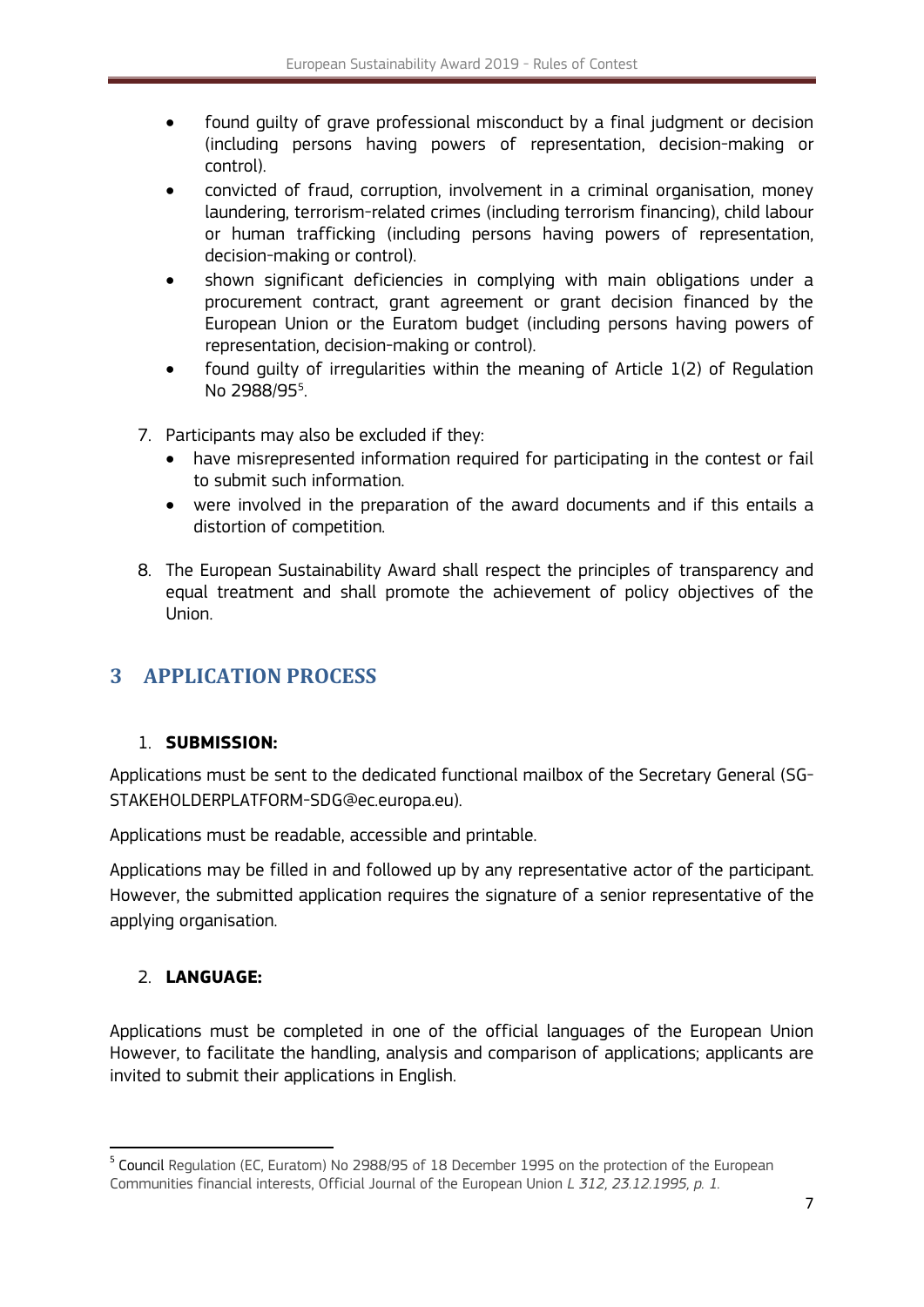## 3. **STRUCTURE:**

The application must obligatory include an eligibility section (Part A), an executive summary (Part B) and a proposal (Part C).

Under **Part A,** the eligibility section, the applicant is invited to (i) indicate the category for which he/she applies; (ii) the Member State of the European Union in which he/she is registered/based and (iii) confirm that the submitted project/initiative is completed, and (iv) confirm that the submitted project/initiative addresses all three dimensions of sustainable development (Environmental, Economic and Social) and is in line with the 2019 theme of the European Sustainability Awards.

Under **Part B,** the applicant is invited to present an executive summary describing the project's/initiatives' context, relevance, effectiveness, transferability and partnership approach, as well as the motivation behind the application. The total page limit for the Executive Summary is 2 pages (1000 words).

Under **Part C,** the proposal, the applicant is invited to describe the project/initiative that is being submitted. Part C consists of 5 sections:

- 1. Context: Description of the project/initiative;
- 2. Relevance: Evidence that the project/initiative made a transformative contribution to the 2030 Agenda for Sustainable Development;
- 3. Effectiveness: Evidence that the project/initiative brought about (behavioural) change;
- 4. Transferability: Evidence that the output is transferable and applicable to other projects/initiatives;
- 5. Partnership: Evidence that the project/initiative was carried out in a partnership/collaboration.

The total page-limit for Part C is 20 pages (10 000 words).

Optional: Applicants can include samples/examples of their project deliverables to support the claims made in the application (e.g. presentations, videos, graphic materials, websites; documents etc.). These supporting documents can be submitted in all languages of the European Union. It should be noted however that the application will be judged upon the quality of the application itself (part A, B and C) and not of the supporting documents; all relevant information should thus be included in the application itself (part A, B and C).

Applicants may be asked at a later stage for further documents (e.g. declaration of honour on exclusion grounds (see section 2, paragraph 10), etc.).

<span id="page-7-0"></span>Annex 1 provides further clarification on the expected structure of the applications.

## **4 SELECTION PROCESS**

An **evaluation committee** chaired by the Secretariat-General of the European Commission and composed of EU officials working in the field of sustainability will carry out a first **eligibility screening** to ensure that applications fulfil the necessary requirements as set out in section 2 of the present rules of contest (see also part A of the application).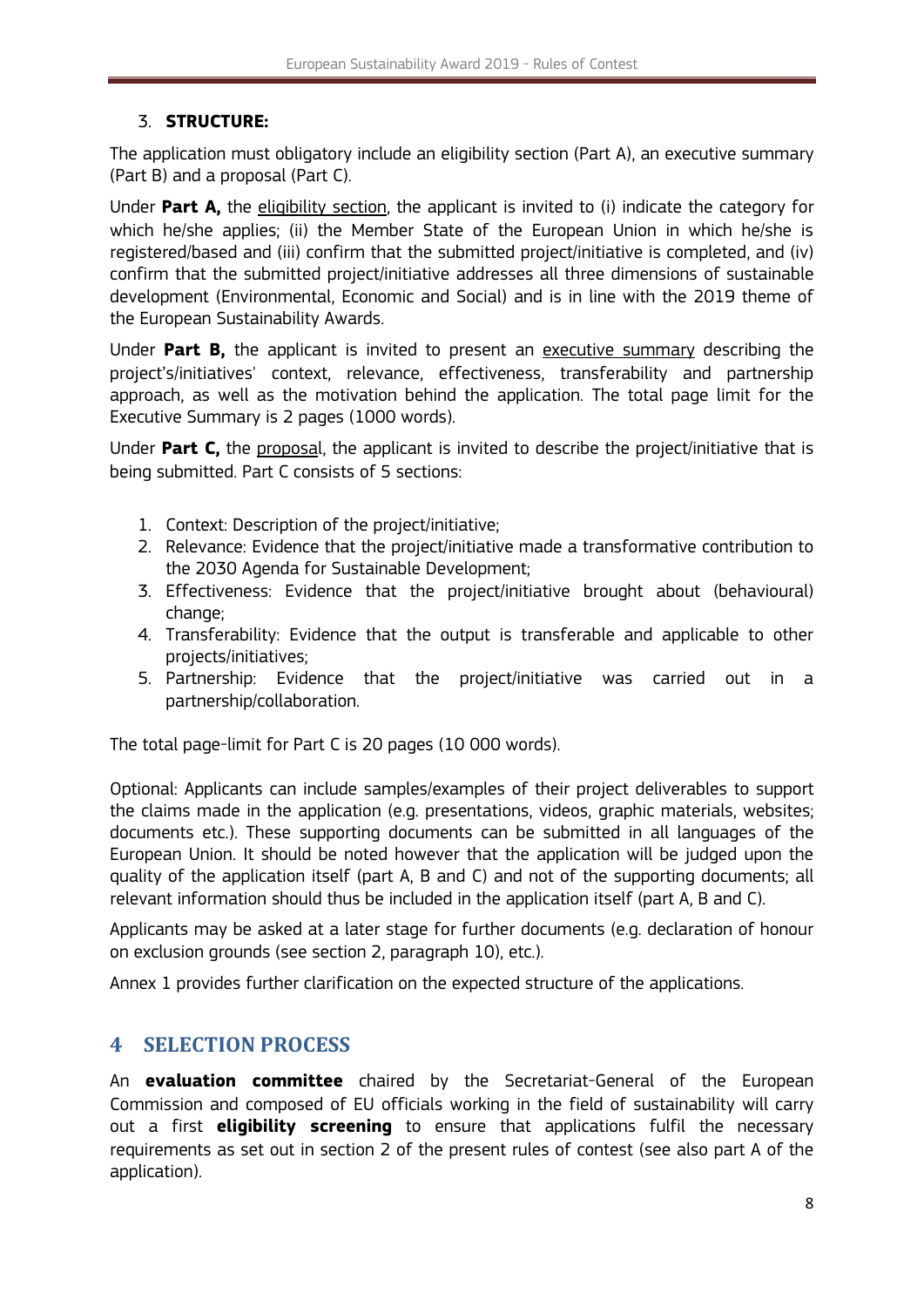After the eligibility screening, there will be a **two-stage selection process**.

- During a **pre-selection** stage, the evaluation committee will evaluate each application's executive summary (part B of the application) and proposal (part C of the application), as elaborated upon in section 3 and Annex 1. The evaluation committee will prepare a **shortlist of outstanding applications** per category. The exact number of shortlisted applications will be determined by the evaluation committee. The pre-selection evaluation is planned to take place between October and November 2018 (indicative).
- **A Jury will then decide on the winners based on the shortlist prepared by the evaluation committee**. The Jury will chose the winners based on unanimity. In case no unanimity can be reached, the Commission representative in the Jury will chose the winners amongst the preferred applicants of the other Jury members. The Jury evaluation is planned to take place between November and December 2018 (indicative).

The Commission, after consultation of the SDG multi-stakeholder platform, will nominate the Jury, the composition of which ensures that all three dimensions of sustainability are adequately represented. The Jury will consist of four people chosen from representatives of members of the SDG multi-stakeholder platform and possibly also from external distinguished SDG experts. The Secretariat-General of the Commission will act as the chair of the Jury. In total, the Jury will thus be composed of five people.

The **winners** of the 2019 European Sustainability Award will be announced during a Ceremony held in Brussels beginning of 2019 (indicative).

| <b>Indicative Timeline</b>                   |                          |
|----------------------------------------------|--------------------------|
| Opening of submissions                       | June 2018                |
| Closing date for submissions                 | 14 September 2018        |
| Pre-selection deadline (Pre-selection panel) | October - November 2018  |
| Selection deadline (Jury)                    | November – December 2018 |
| Award ceremony                               | Beginning 2019           |

## <span id="page-8-0"></span>**5 OBLIGATIONS OF THE WINNERS**

By applying to the European Sustainability Award 2019, the Winners agree to carry out the benefits and responsibilities associated with the Award. Specifically:

1. Winners must promote the Award and its results, by providing targeted information to multiple audiences (including the media and the public) in a strategic and effective manner.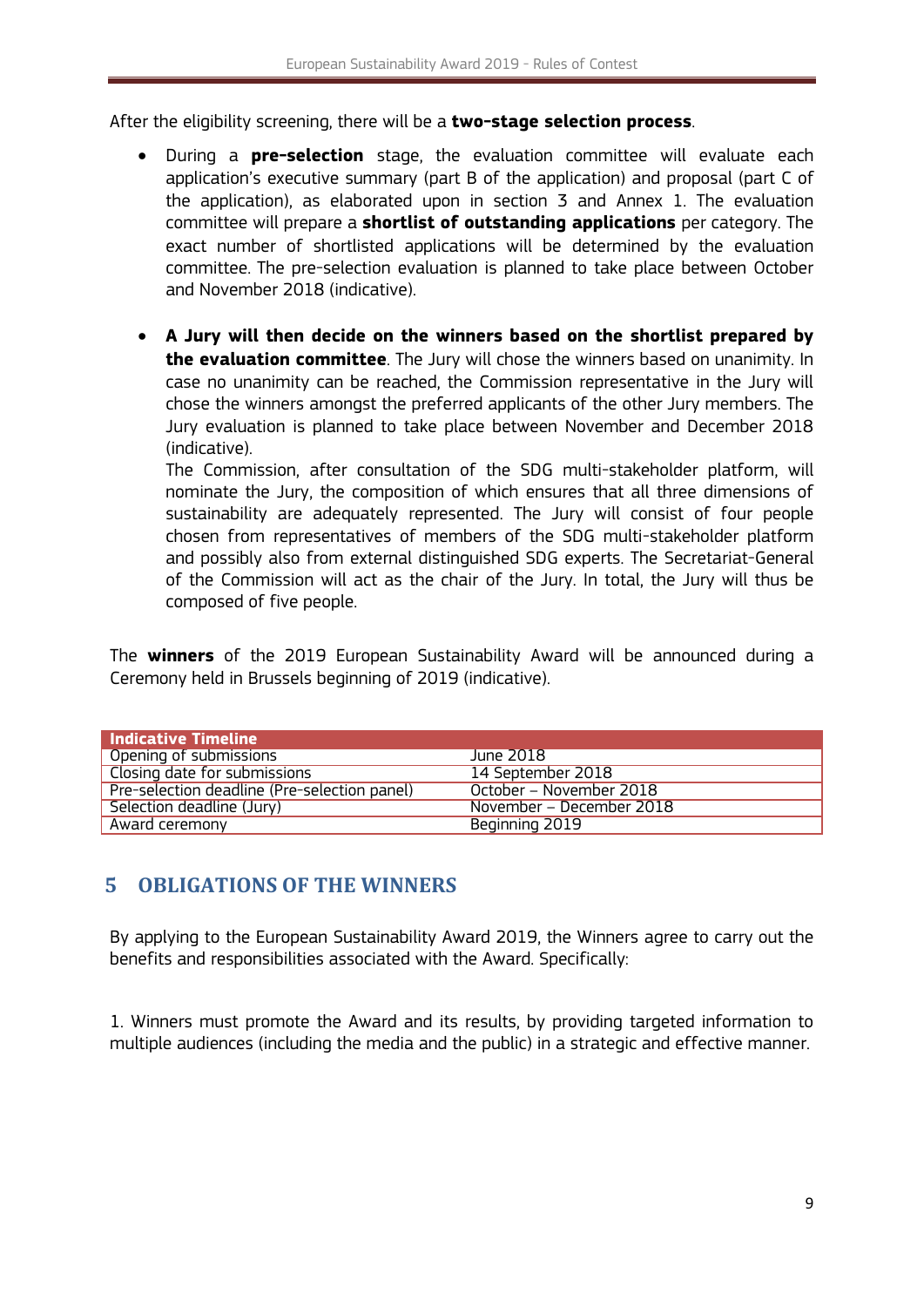2. Winners should agree to meet during 2019 for several (1 to 4) European Union related sustainability events (e.g. Award ceremony, meetings of the multi-stakeholder platform, etc.) 6 .

3. Unless the Commission requests or agrees otherwise or unless it is impossible, any communication activity by the winners related to the awarded project/initiative (including in electronic form, via social media, etc.) must (i) display the European Union emblem in a prominent position and (ii) include the following text close to the organisation logo: "Winner of the European Sustainability Award 2019". When displayed together with another logo, the European Union emblem must have appropriate prominence. For the purposes of their obligations, the Winners may use the European Union emblem without first obtaining approval from the Commission. This does not, however, give them the right to exclusive use. Moreover, they may not appropriate the European Union emblem or any similar trademark or logo, either by registration or by any other means. Winners agree the proper use of the European Sustainability Award logo.

4. All winners will provide the Commission with a short video describing its project/initiative in an attractive way<sup>7</sup>. The Commission will be allowed to use those videos for the promotion of the Award. More generally, the winners grant to the Commission the right to use, for its communication and publicising activities, information relating to the project/initiative, documents and in particular executive summaries as well as any other material, such as pictures or audio-visual material, received from the participants (including in electronic form).

The Commission will publish the name of the winners, the name of their Member State of origin, the nature of the project/initiative and its purpose.

The Commission will promote the winners' projects/initiatives through its regular and ad hoc media channels, events, etc.

Photos and videos taken by the Commission either in preparation of the Award ceremony or during the Award ceremony are the sole property of the Commission.

## <span id="page-9-0"></span>**6 OTHER CONDITIONS**

## <span id="page-9-1"></span>**6.1 PERSONAL DATA**

Any personal data will be processed by the Commission under Regulation No 45/2001<sup>8</sup>. .

All winners consent that the Commission publishes the following information:

Name

1

 $^6$  For non-profit organisations (including youth organisations), travel expenses will be covered by the European Union.

 $<sup>7</sup>$  For non-profit organisations, the Commission Communication services may be able to assist with the creation</sup> of a short video.

<sup>&</sup>lt;sup>8</sup> Regulation (EC) No 45/2001 of the European Parliament and of the Council of 18 December 2000 on the protection of individuals with regard to the processing of personal data by the Community institutions and bodies and on the free movement of such data, Official Journal of the European Union L *8, 12.1.2001, p. 1* .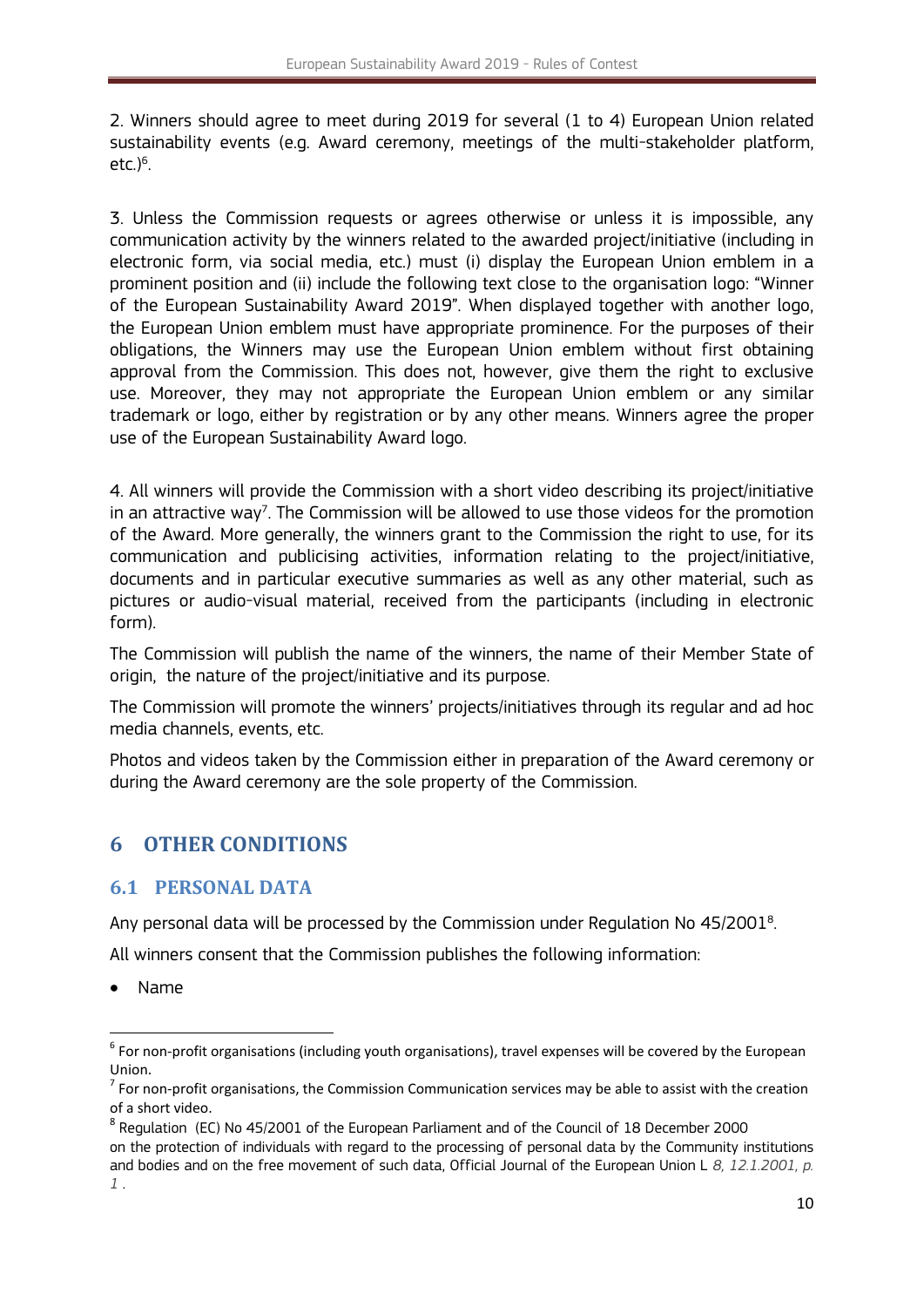- Member State of origin (address)
- The nature of the project/initiative and its purpose

## <span id="page-10-0"></span>**6.2 CONFLICT OF INTRESTS**

The participants must take all measures to prevent any situation where the impartial and objective Award of the prize is compromised for reasons involving economic interest, political or national affinity, family or emotional ties or any other shared interest ('conflict of interests').

They must inform the Commission without delay of any situation constituting or likely to lead to a conflict of interests and immediately take all the necessary steps to rectify this situation.

The Commission may verify that the measures taken are appropriate and may require additional measures to be taken by a specified deadline.

#### <span id="page-10-1"></span>**6.3 LIABILITY FOR DAMAGES**

The Commission shall not be held liable for any damage caused or sustained by any of the participants, including any damage caused to third parties as a consequence of or during the implementation of the activities related to the contest.

#### <span id="page-10-2"></span>**6.4 WITHDRAWAL OF THE PRIZE**

The Commission may withdraw the prize after its Award, if it finds out that:

- (a) false information, fraud or corruption was used to obtain it;
- (b) a winner was not eligible or should have been excluded;
- (c) a winner is in serious breach of its obligations under these Rules of Contest.

### <span id="page-10-3"></span>**6.5 ADMINISTRATIVE SANCTIONS**

If a participant has committed irregularities or fraud or has made false declarations, the Commission may also exclude the participant from all future contracts, grants and contests financed from the European Union or Euratom budget for a maximum of five years.

## <span id="page-10-4"></span>**6.6 CANCELLATION OF THE CONTEST**

The Commission may cancel the contest or decide not to give any Award — without any obligation to compensate participants, if:

- (a) no applications are received;
- (b) the jury does not find a winner;
- (c) the winner is not eligible or must be excluded; or
- <span id="page-10-5"></span>(d) the objective of the contest has already been achieved.

## **7 CONTACT**

For more information, please see the Award website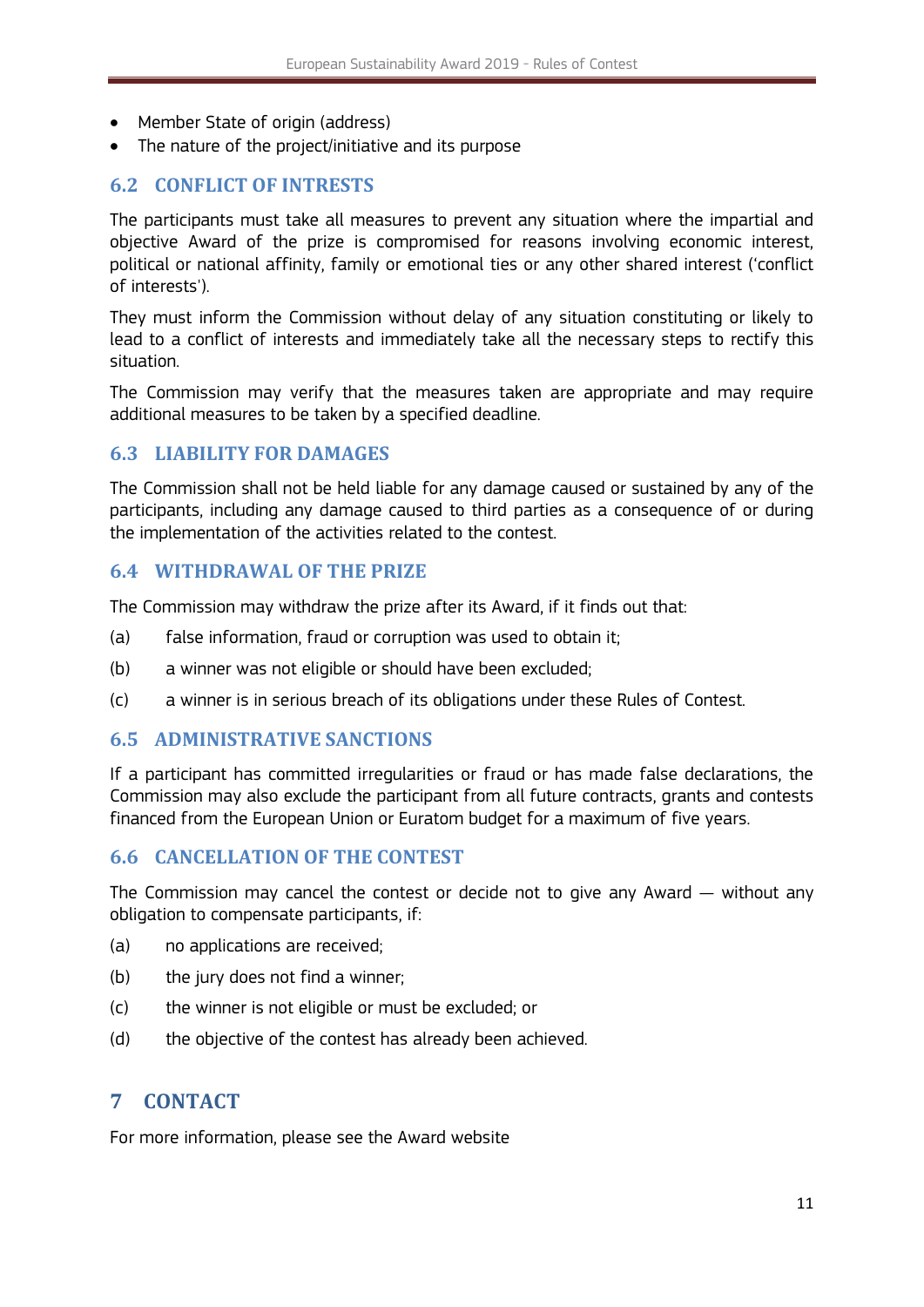[https://ec.europa.eu/info/strategy/international-strategies/global-topics/sustainable](https://ec.europa.eu/info/strategy/international-strategies/global-topics/sustainable-development-goals/multi-stakeholder-platform-sdgs_en)[development-goals/multi-stakeholder-platform-sdgs\\_en](https://ec.europa.eu/info/strategy/international-strategies/global-topics/sustainable-development-goals/multi-stakeholder-platform-sdgs_en)

In case of questions, please contact SG-STAKEHOLDERPLATFORM-SDG@ec.europa.eu.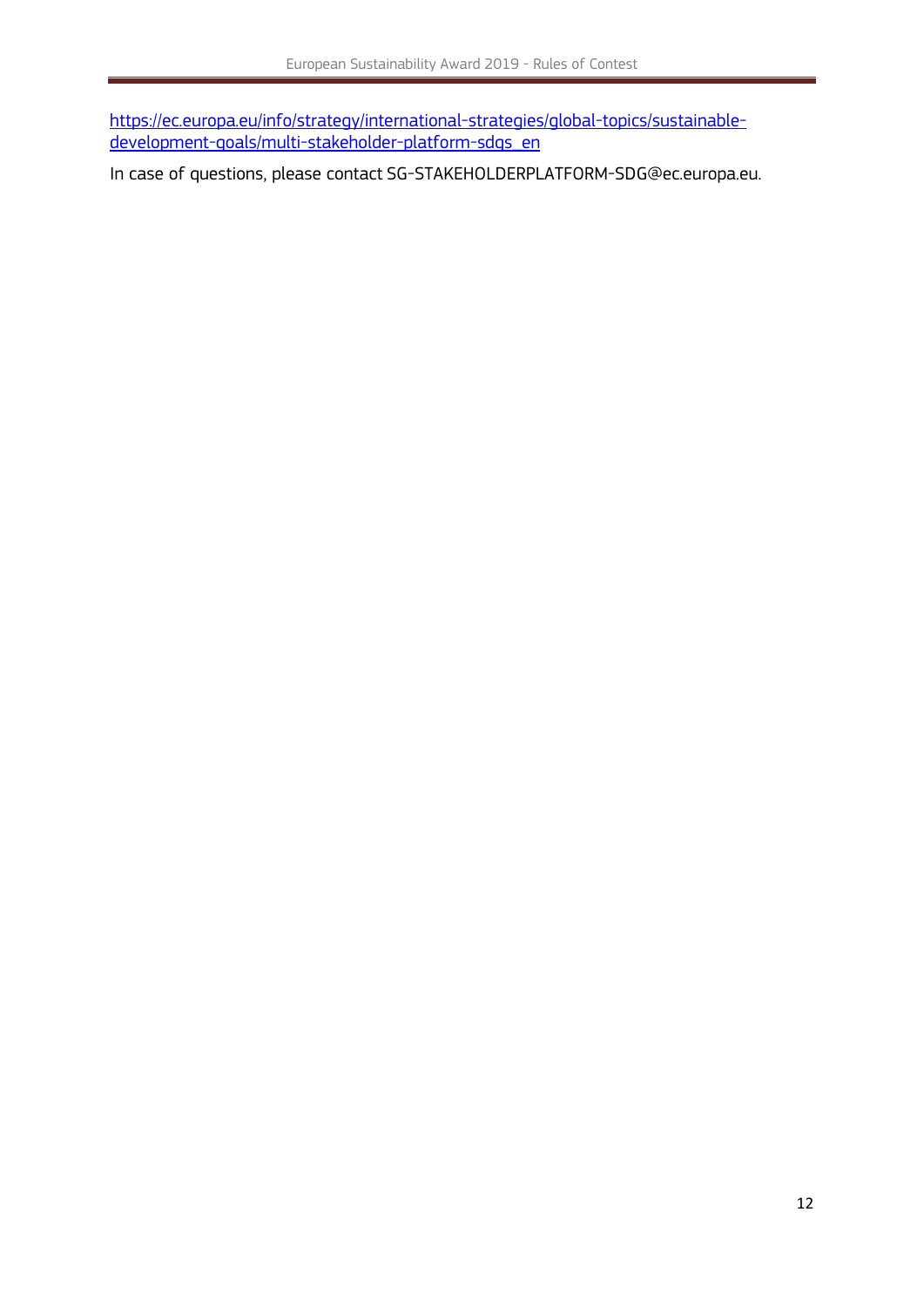# <span id="page-12-0"></span>**ANNEX 1: APPLICATIONS – TEMPLATE and GUIDELINES**

*Your application must contain the following information:* 

<span id="page-12-1"></span>**Section A: Eligibility section (mandatory)**

*Please indicate for which of the below categories you are applying and substantiate where appropriate (please select only one option):*

*This application is made as:* 

 *Public body: (association of) subnational legal public entities reaching a population above 100.000 individuals. Project/initiative must take place inside the European Union*

*or*

 *Public body: (association of) subnational legal public entities reaching a population equal to/under 100.000 individuals. Project/initiative must take place inside the European Union*

*or*

*Private body: SME. Project/initiative must take place inside the European Union*

*or*

 *Private body: Large enterprise. Project/initiative must take place inside the European Union*

*or*

*Non-profit organisation. Project/initiative taking place inside the European Union* 

*or*

*Non–profit organisation. Project/initiative taking place outside the European Union* 

*or*

*Youth organisation. Project/initiative must take place inside the European Union*

\*\*\*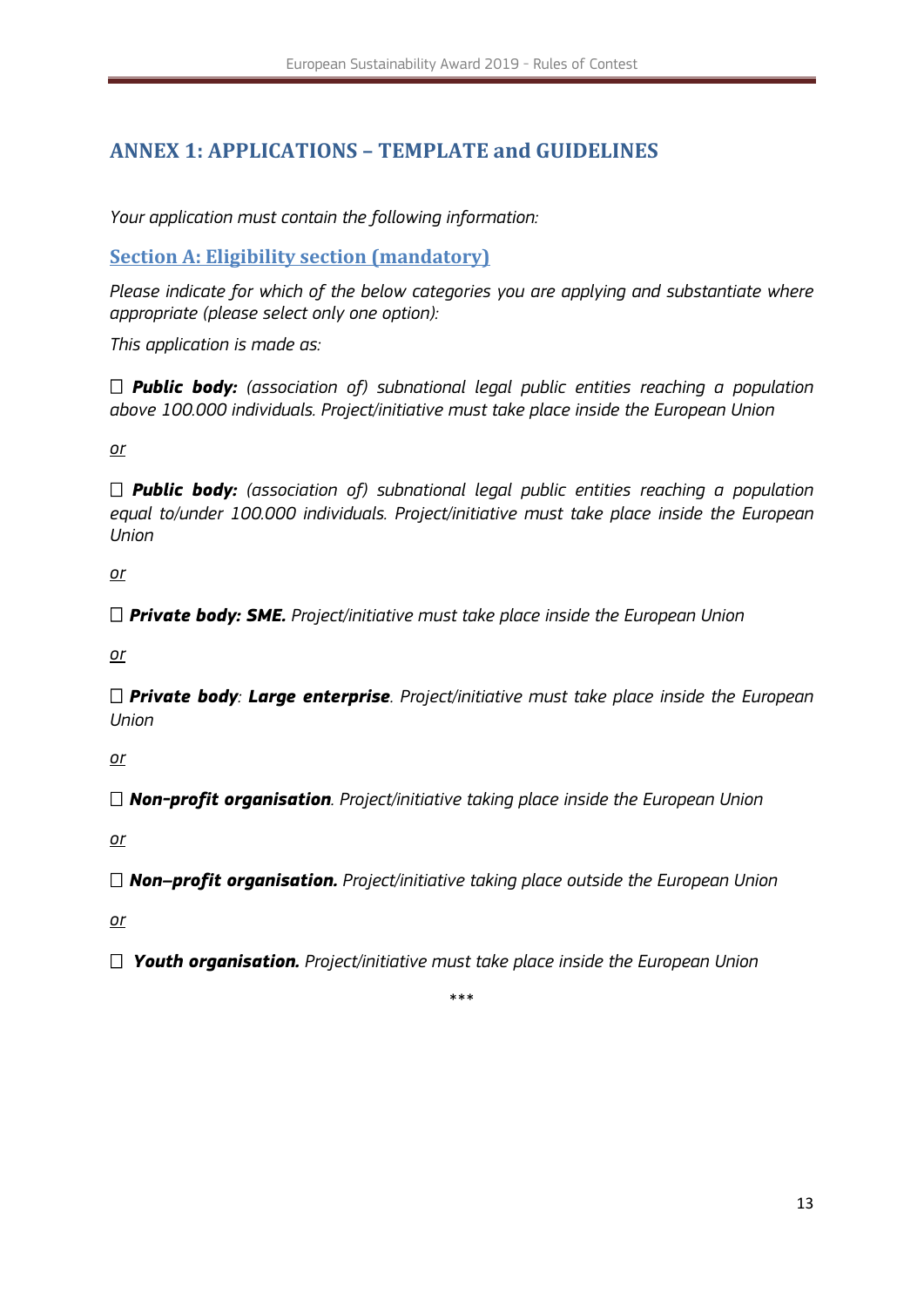*Please indicate the registration place of the applicant organisation and provide the relevant supporting documents (e.g. registration extract)*

*based or registered in a Member State of the European Union*

*or*

*based or registered in a Member State outside of the European Union*

*Only applicants who are based/registered in a Member State of the European Union are eligible to participate under the present contest.*

\*\*\*

*Please indicate the stage of your project/initiative and substantiate where appropriate:*

*starting/just started*

*Ongoing*

*completed*

*Only projects which have been completed are eligible to participate under the present contest.*

\*\*\*

*Please confirm that the following elements are covered by your project/initiative and substantiate where appropriate:*

 $\Box$  the economic, social and environmental dimension of sustainable development;

□ the theme of the 2019 European Sustainability Award "*Empowering people and ensuring inclusiveness and equality*" - which refers to a cluster of SDGs: SDG4 on quality education, SDG 8 on decent work and economic growth, SDG 10 on reduced inequalities, SDG 13 on climate action, SDG 16 on peace justice and strong institutions, and SDG 17 on partnerships for the goals.

*Only projects/initiatives linked to the theme of the 2019 European Sustainability Award, and which cover the three dimensions of sustainable development and which respect the crosscutting dimension of the SDGs are eligible to participate under the present contest.*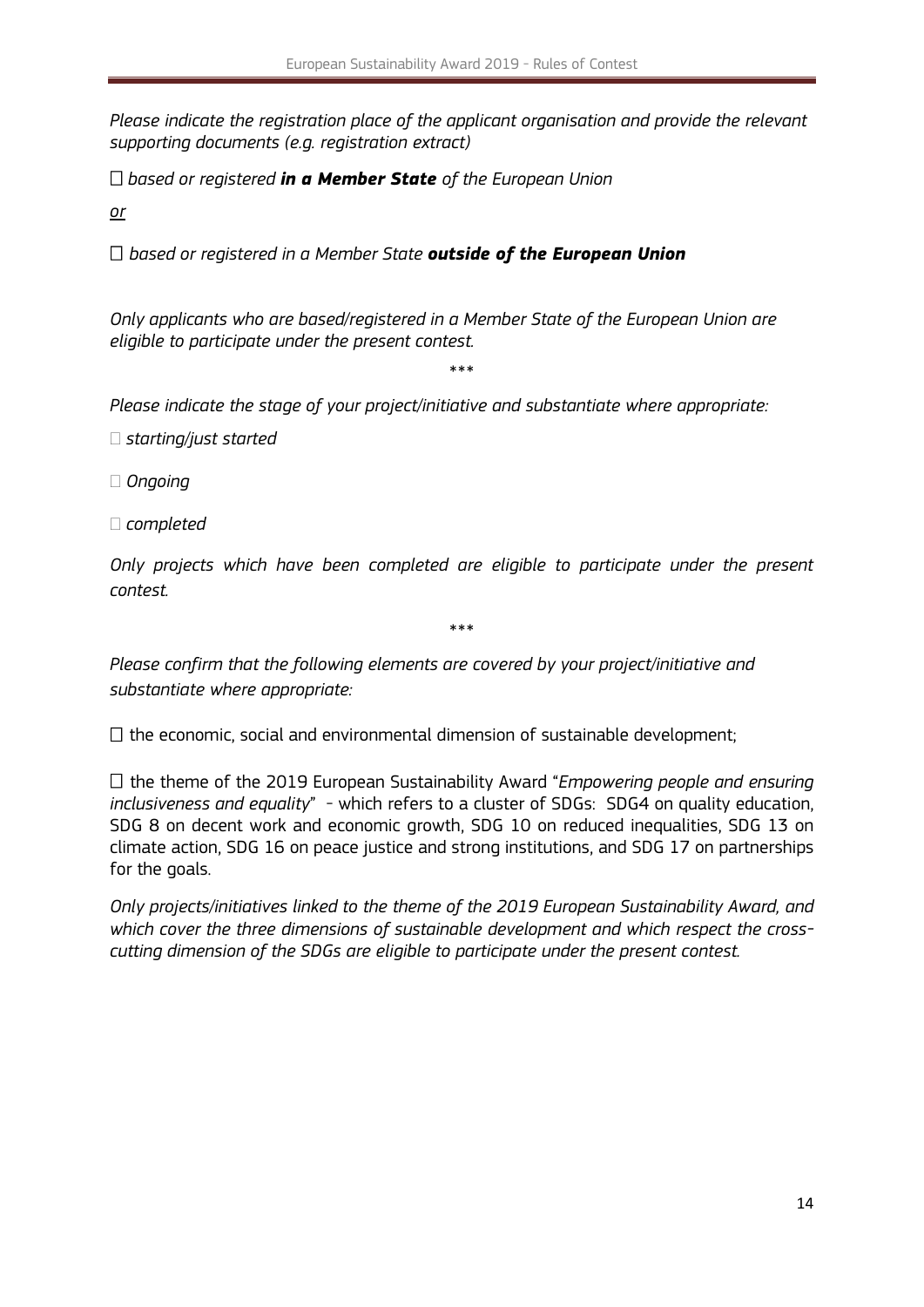## <span id="page-14-0"></span>**Section B: Executive Summary (mandatory)**

*The total page limit for the Executive Summary is 2 pages (1000 words).*

**Description and overall story:** *Summarise the application in one short statement of why your organisation deserves to be the winner of this Award (maximum of 300 words) in any of the given categories. The executive summary should also shortly describe the project/initiative and its context, relevance, effectiveness, transferability and partnership approach.* 

*This summary can be used to present the project/initiative on the Award website and for other purposes.* 

\*\*\*

## <span id="page-14-1"></span>**Section C: Proposal (mandatory)**

*The total page-limit for the application – excluding the executive summary - is 20 pages (10 000 words).* 

**Criterion 1: Context/Description of the project/initiative:** *Summarise the project/initiative (concept; implementation; output). Where appropriate, also quote additional information on what makes the project unique.* 

**Criterion 2: Relevance:** *Evidence that the project/initiative made a transformative contribution to the 2030 Agenda for Sustainable Development: Relevance looks at the relationship between the needs and problems in society and the objective of the project. Describe how the project/initiative corresponds to the SDG objectives and priorities; what outputs it has already delivered and which type of long term impacts are expected.* 

**Criterion 3: Effectiveness:** *Evidence that the project/initiative brought about (behavioural) change: Describe how successful your project/initiative has been in achieving or progressing towards the SDG objectives and bringing about behavioural change. The section should describe the progress made to date and the role of your project in delivering the observed changes. If there are external factors driving or hindering progress these should also be described. Impact related statements should be, where possible, supported by evidence (e.g. independent label, ISO, certificate, audit, etc.).*

**Criterion 4: Transferability:** *Evidence that the output is transferable and applicable to other projects/initiatives: Describe the extent to which the results of your project/initiative can be generalized or transferred to other contexts or settings.*

**Criterion 5: Partnership:** *Evidence that the project/initiative contributes to strengthening partnerships/cooperation: Describe how your project/initiative has contributed to strengthening the commitment to partnership and cooperation needed to achieve the Sustainable Development Goals, in line with SDG 17 on partnerships for the SDGs.*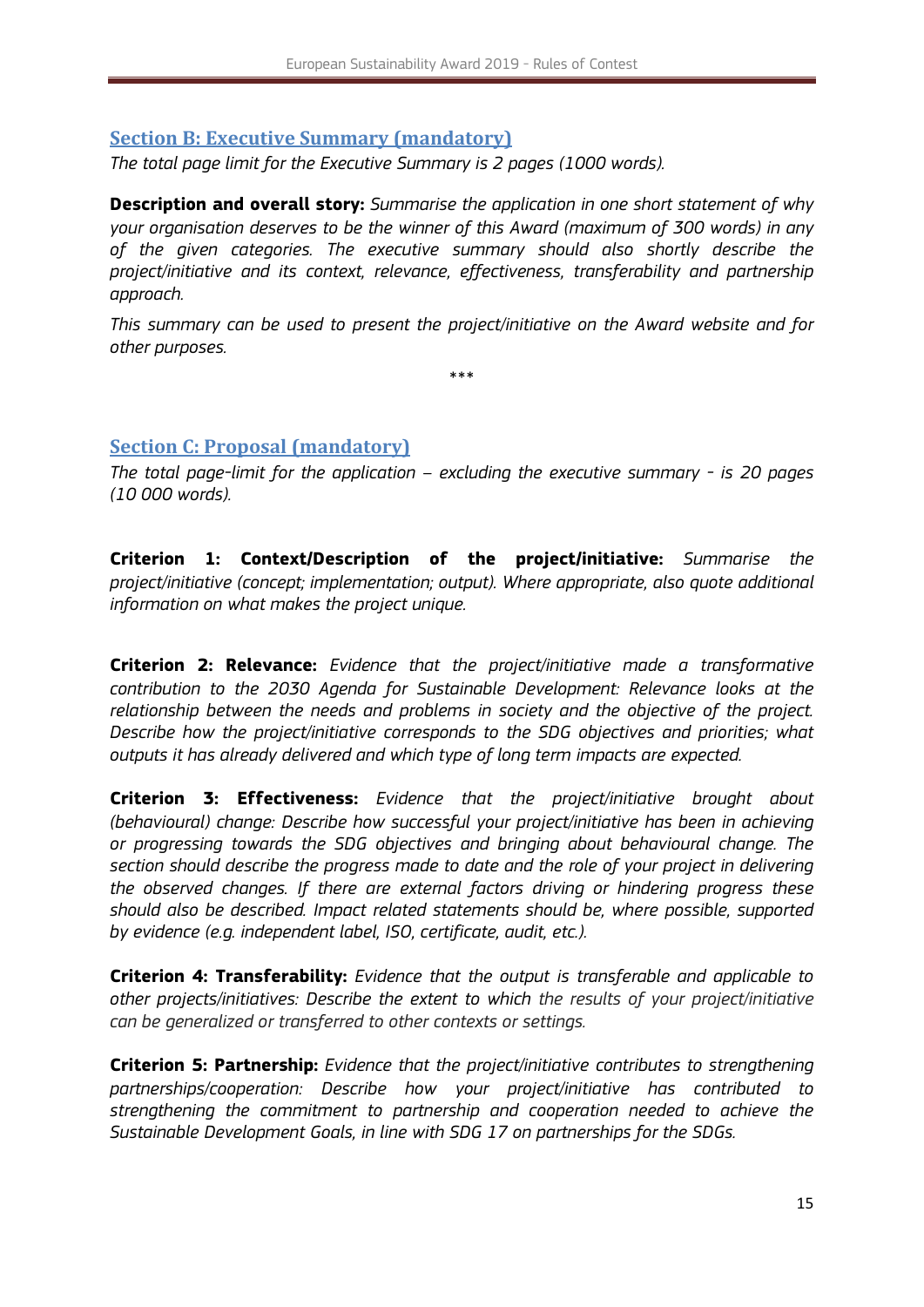## <span id="page-15-0"></span>**Section D: Supporting material (optional)**

*For example, evidence and/or references:*

- *Previous Awards*
- *Proof of project implementation/completion*
- *Documentation*
- *Videos/pictures*
- *Survey results*
- *Article*
- *Press releases, online media, printed material, etc.*

*It should be noted however that the application will be judged upon the quality of the application itself (section A, B and C) and not of the supporting documents (section D); all relevant information should thus be included in section A, B, C.*